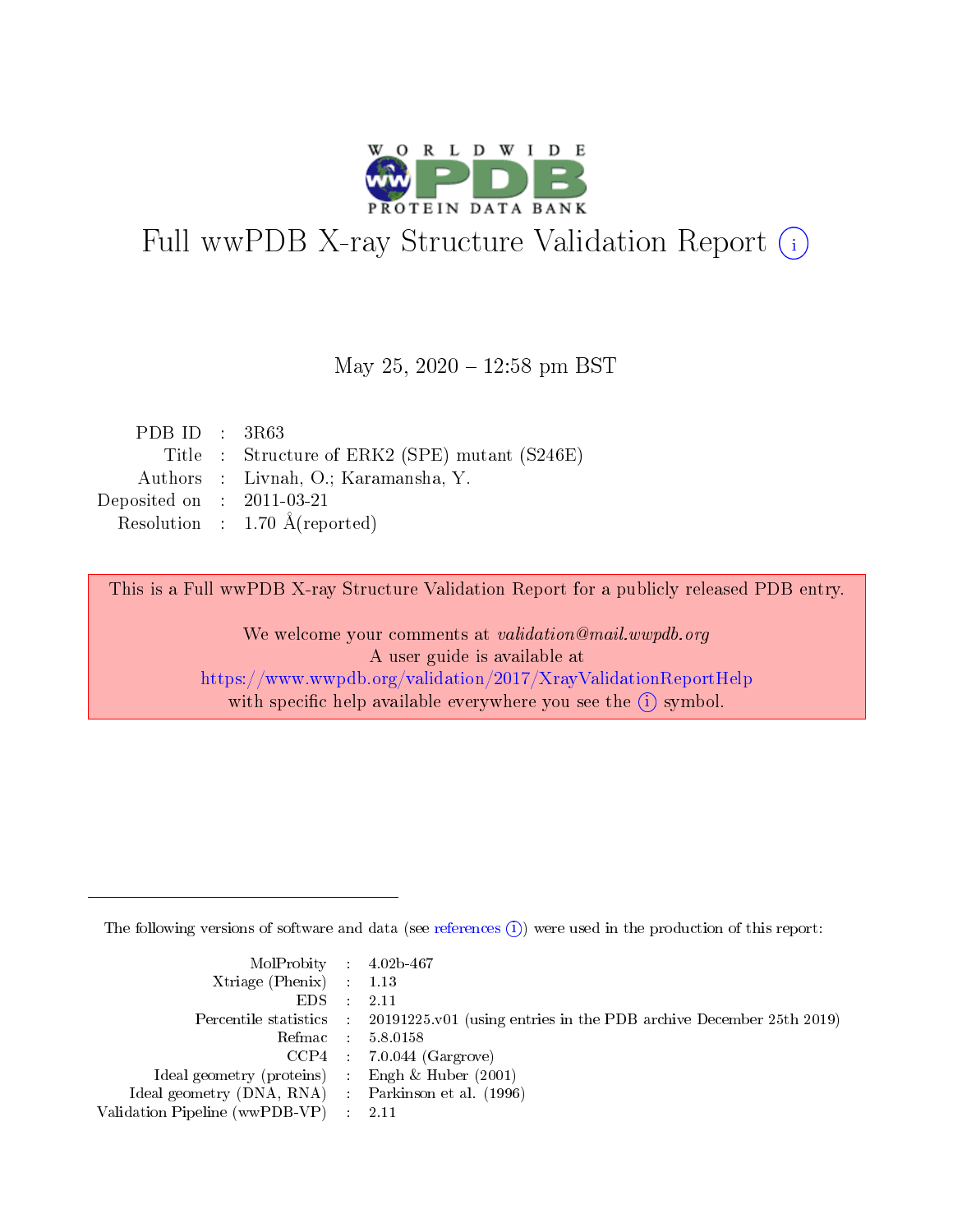## 1 [O](https://www.wwpdb.org/validation/2017/XrayValidationReportHelp#overall_quality)verall quality at a glance  $(i)$

The following experimental techniques were used to determine the structure: X-RAY DIFFRACTION

The reported resolution of this entry is 1.70 Å.

Percentile scores (ranging between 0-100) for global validation metrics of the entry are shown in the following graphic. The table shows the number of entries on which the scores are based.



| Metric                | Whole archive<br>$(\#\mathrm{Entries})$ | Similar resolution<br>$(\#\text{Entries},\,\text{resolution}\,\,\text{range}(\textup{\AA}))$ |
|-----------------------|-----------------------------------------|----------------------------------------------------------------------------------------------|
| $R_{free}$            | 130704                                  | $4298(1.70-1.70)$                                                                            |
| Clashscore            | 141614                                  | $4695(1.70-1.70)$                                                                            |
| Ramachandran outliers | 138981                                  | $4610(1.70-1.70)$                                                                            |
| Sidechain outliers    | 138945                                  | $4610(1.70-1.70)$                                                                            |
| RSRZ outliers         | 127900                                  | $4222(1.70-1.70)$                                                                            |

The table below summarises the geometric issues observed across the polymeric chains and their fit to the electron density. The red, orange, yellow and green segments on the lower bar indicate the fraction of residues that contain outliers for  $>=3, 2, 1$  and 0 types of geometric quality criteria respectively. A grey segment represents the fraction of residues that are not modelled. The numeric value for each fraction is indicated below the corresponding segment, with a dot representing fractions <=5% The upper red bar (where present) indicates the fraction of residues that have poor fit to the electron density. The numeric value is given above the bar.

| Mol       | hain       | Length | Quality of chain |     |          |
|-----------|------------|--------|------------------|-----|----------|
|           |            |        | 9%               |     |          |
| <u>д.</u> | <u>. .</u> | 358    | 78%              | 15% | $\cdots$ |

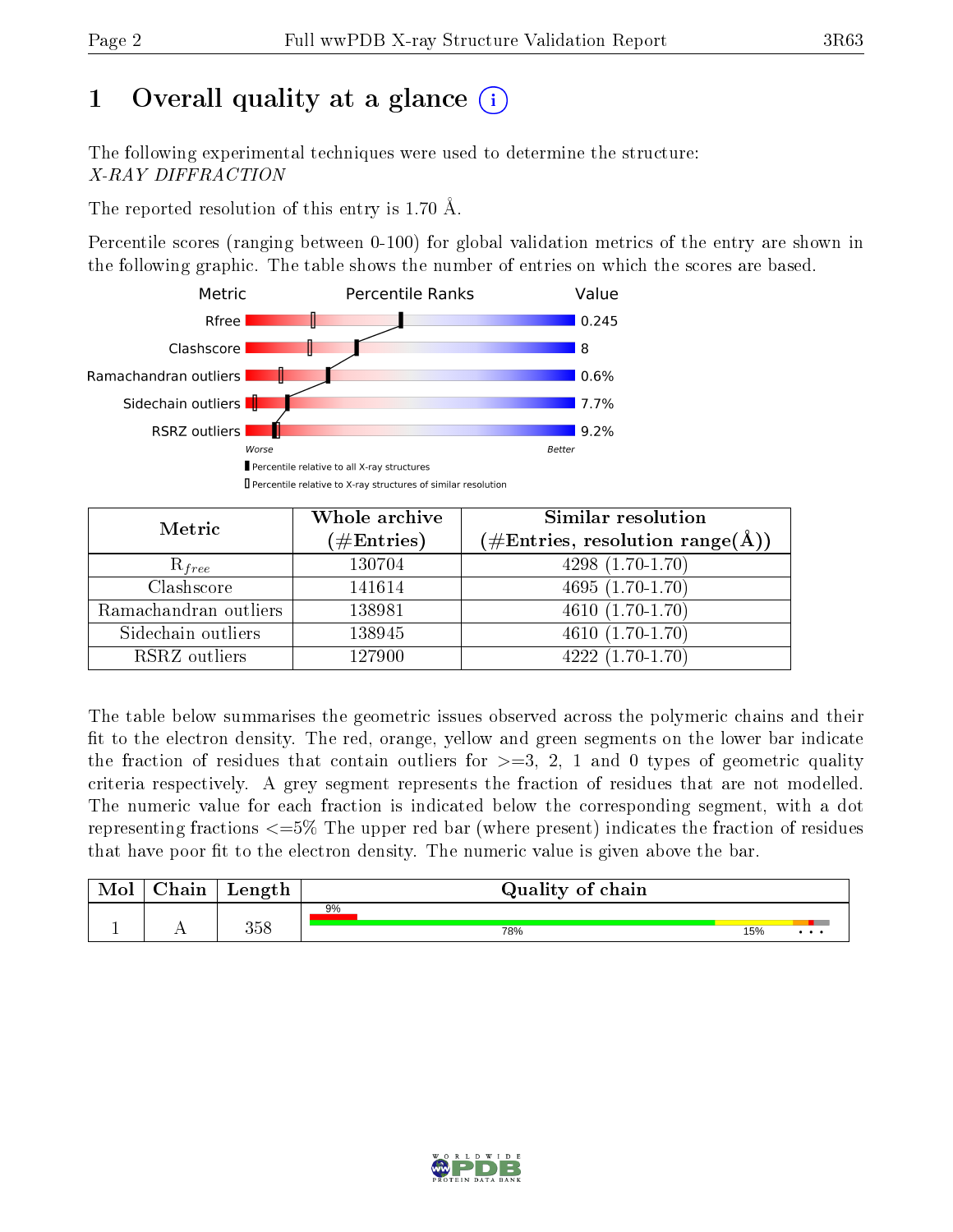## 2 Entry composition (i)

There are 2 unique types of molecules in this entry. The entry contains 2995 atoms, of which 0 are hydrogens and 0 are deuteriums.

In the tables below, the ZeroOcc column contains the number of atoms modelled with zero occupancy, the AltConf column contains the number of residues with at least one atom in alternate conformation and the Trace column contains the number of residues modelled with at most 2 atoms.

Molecule 1 is a protein called Mitogen-activated protein kinase 1.

| Mol | Chain | Residues | $\rm{Atoms}$  |      |     |       |     | $\rm ZeroOcc \mid AltConf \mid Trace$ |  |
|-----|-------|----------|---------------|------|-----|-------|-----|---------------------------------------|--|
|     |       | 347      | Tota.<br>2834 | -821 | 485 | - 515 | -13 |                                       |  |

There is a discrepancy between the modelled and reference sequences:

| ∠hain | Residue | Modelled | Actual        | ⊃omment                                 | Reference     |
|-------|---------|----------|---------------|-----------------------------------------|---------------|
|       | 246     | با بلات  | $_{\rm{SER}}$ | TATIC<br>МI<br>λN<br>'N GLNEERED.<br>н, | P6308t<br>N P |

• Molecule 2 is water.

|  | $Mol$   Chain   Residues | Atoms           | $ZeroOcc$ $\overline{\phantom{a}}$ AltConf |  |
|--|--------------------------|-----------------|--------------------------------------------|--|
|  | 161                      | Total<br>$-167$ |                                            |  |

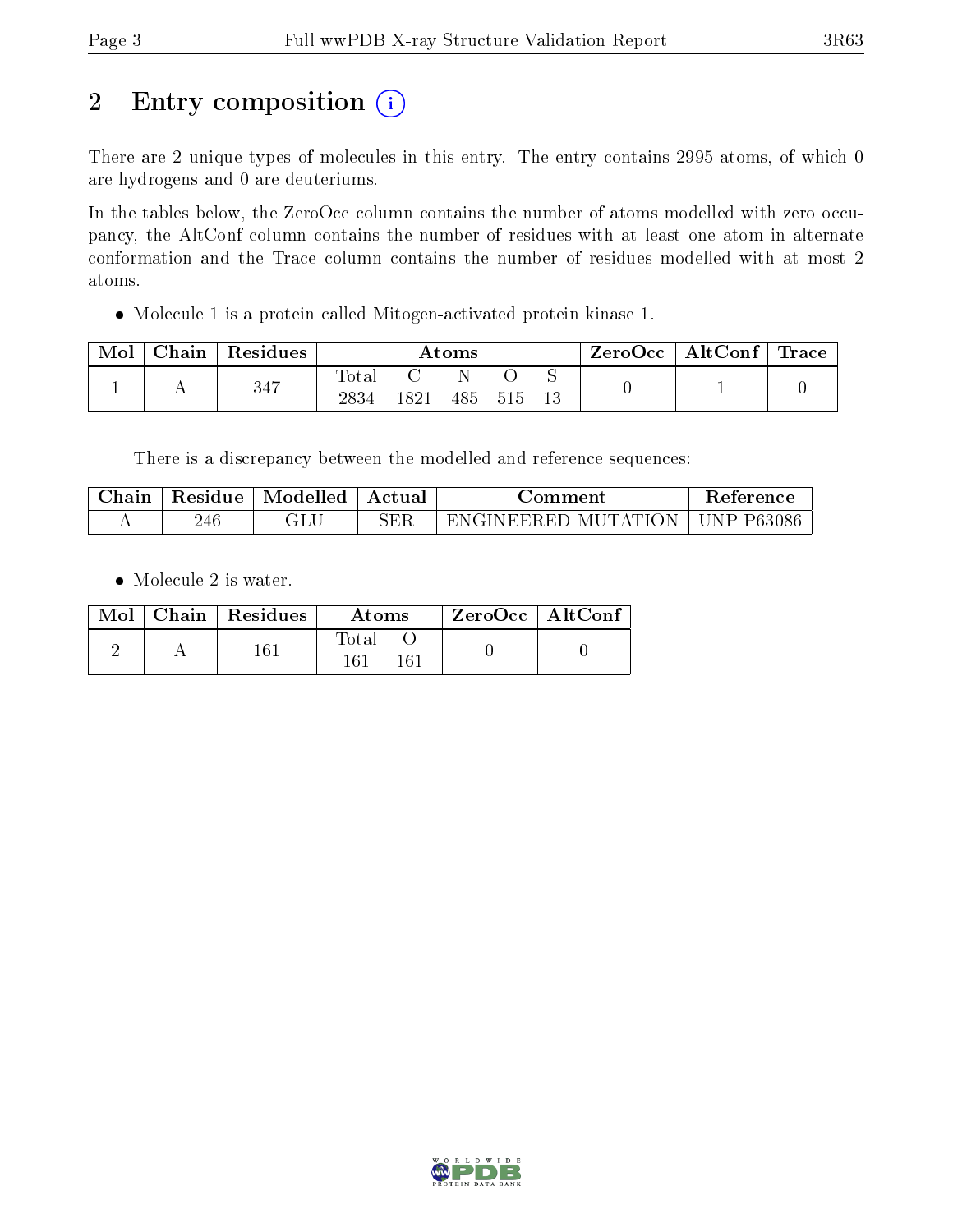## 3 Residue-property plots  $(i)$

These plots are drawn for all protein, RNA and DNA chains in the entry. The first graphic for a chain summarises the proportions of the various outlier classes displayed in the second graphic. The second graphic shows the sequence view annotated by issues in geometry and electron density. Residues are color-coded according to the number of geometric quality criteria for which they contain at least one outlier: green  $= 0$ , yellow  $= 1$ , orange  $= 2$  and red  $= 3$  or more. A red dot above a residue indicates a poor fit to the electron density (RSRZ  $> 2$ ). Stretches of 2 or more consecutive residues without any outlier are shown as a green connector. Residues present in the sample, but not in the model, are shown in grey.

• Molecule 1: Mitogen-activated protein kinase 1



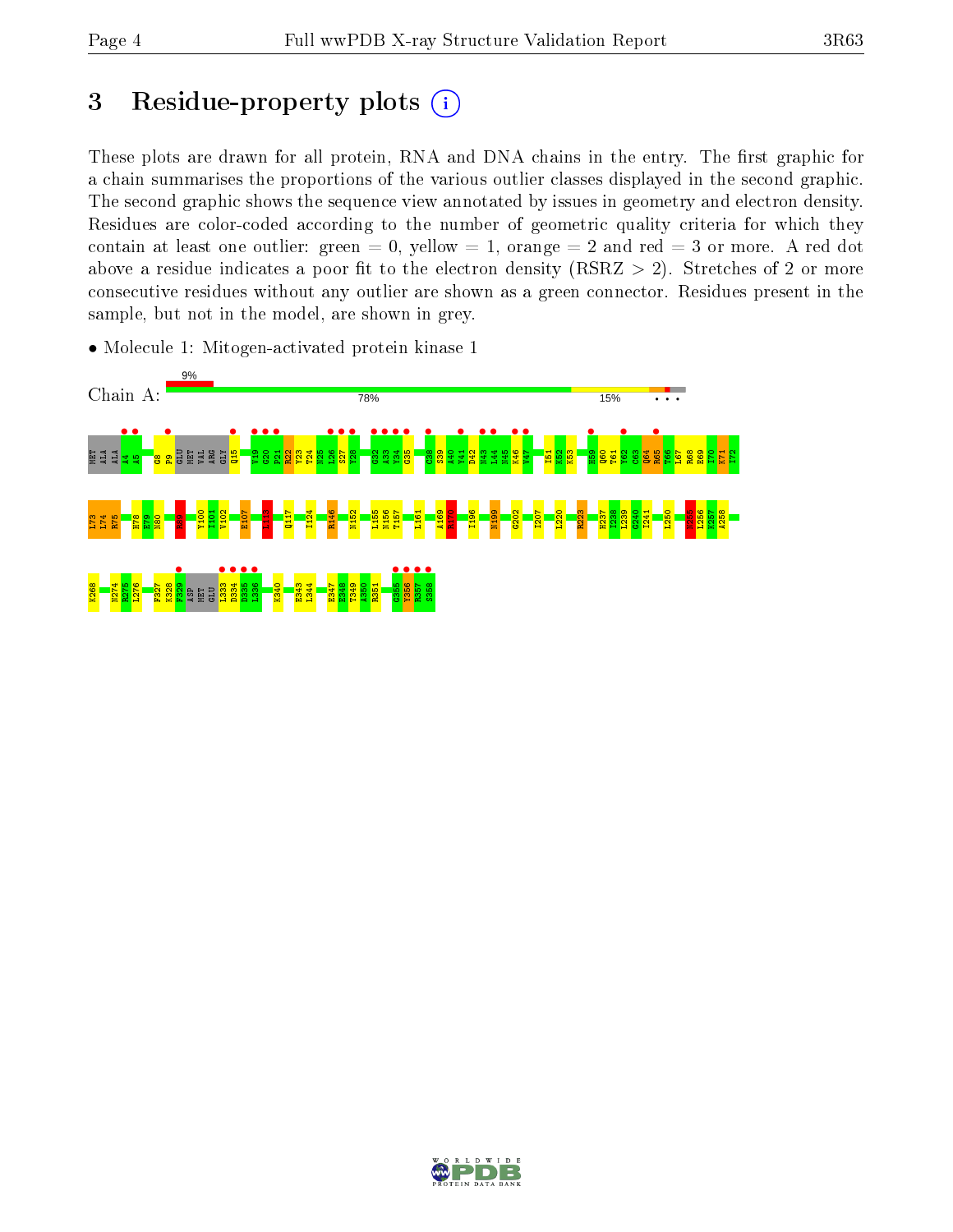## 4 Data and refinement statistics  $(i)$

| Property                                                         | Value                                                    | Source     |
|------------------------------------------------------------------|----------------------------------------------------------|------------|
| Space group                                                      | $\overline{P}$ 1 21 1                                    | Depositor  |
| Cell constants                                                   | $48.77\text{\AA}$ $70.00\text{\AA}$<br>$60.12\text{\AA}$ | Depositor  |
| a, b, c, $\alpha$ , $\beta$ , $\gamma$                           | $90.00^{\circ}$ $109.04^{\circ}$ $90.00^{\circ}$         |            |
| Resolution $(A)$                                                 | 50.00<br>$-1.70$                                         | Depositor  |
|                                                                  | 43.39<br>$-1.70$                                         | <b>EDS</b> |
| % Data completeness                                              | $96.9(50.00-1.70)$                                       | Depositor  |
| (in resolution range)                                            | 96.9 (43.39-1.70)                                        | <b>EDS</b> |
| $R_{merge}$                                                      | (Not available)                                          | Depositor  |
| $\mathrm{R}_{sym}$                                               | (Not available)                                          | Depositor  |
| $\langle I/\sigma(I)\rangle^{-1}$                                | $2.34$ (at 1.70Å)                                        | Xtriage    |
| Refinement program                                               | <b>REFMAC 5.5.0102</b>                                   | Depositor  |
| $R, R_{free}$                                                    | $\overline{0.188}$ ,<br>0.245                            | Depositor  |
|                                                                  | 0.188,<br>0.245                                          | DCC        |
| $R_{free}$ test set                                              | $\overline{2059}$ reflections $(5.05\%)$                 | wwPDB-VP   |
| Wilson B-factor $(A^2)$                                          | 26.4                                                     | Xtriage    |
| Anisotropy                                                       | 0.196                                                    | Xtriage    |
| Bulk solvent $k_{sol}(\text{e}/\text{A}^3), B_{sol}(\text{A}^2)$ | $0.38$ , 54.0                                            | <b>EDS</b> |
| $L$ -test for twinning <sup>2</sup>                              | $< L >$ = 0.50, $< L2$ > = 0.33                          | Xtriage    |
| Estimated twinning fraction                                      | No twinning to report.                                   | Xtriage    |
| $F_o, F_c$ correlation                                           | 0.96                                                     | <b>EDS</b> |
| Total number of atoms                                            | 2995                                                     | wwPDB-VP   |
| Average B, all atoms $(A^2)$                                     | 36.0                                                     | wwPDB-VP   |

Xtriage's analysis on translational NCS is as follows: The largest off-origin peak in the Patterson function is  $6.86\%$  of the height of the origin peak. No significant pseudotranslation is detected.

<sup>&</sup>lt;sup>2</sup>Theoretical values of  $\langle |L| \rangle$ ,  $\langle L^2 \rangle$  for acentric reflections are 0.5, 0.333 respectively for untwinned datasets, and 0.375, 0.2 for perfectly twinned datasets.



<span id="page-4-1"></span><span id="page-4-0"></span><sup>1</sup> Intensities estimated from amplitudes.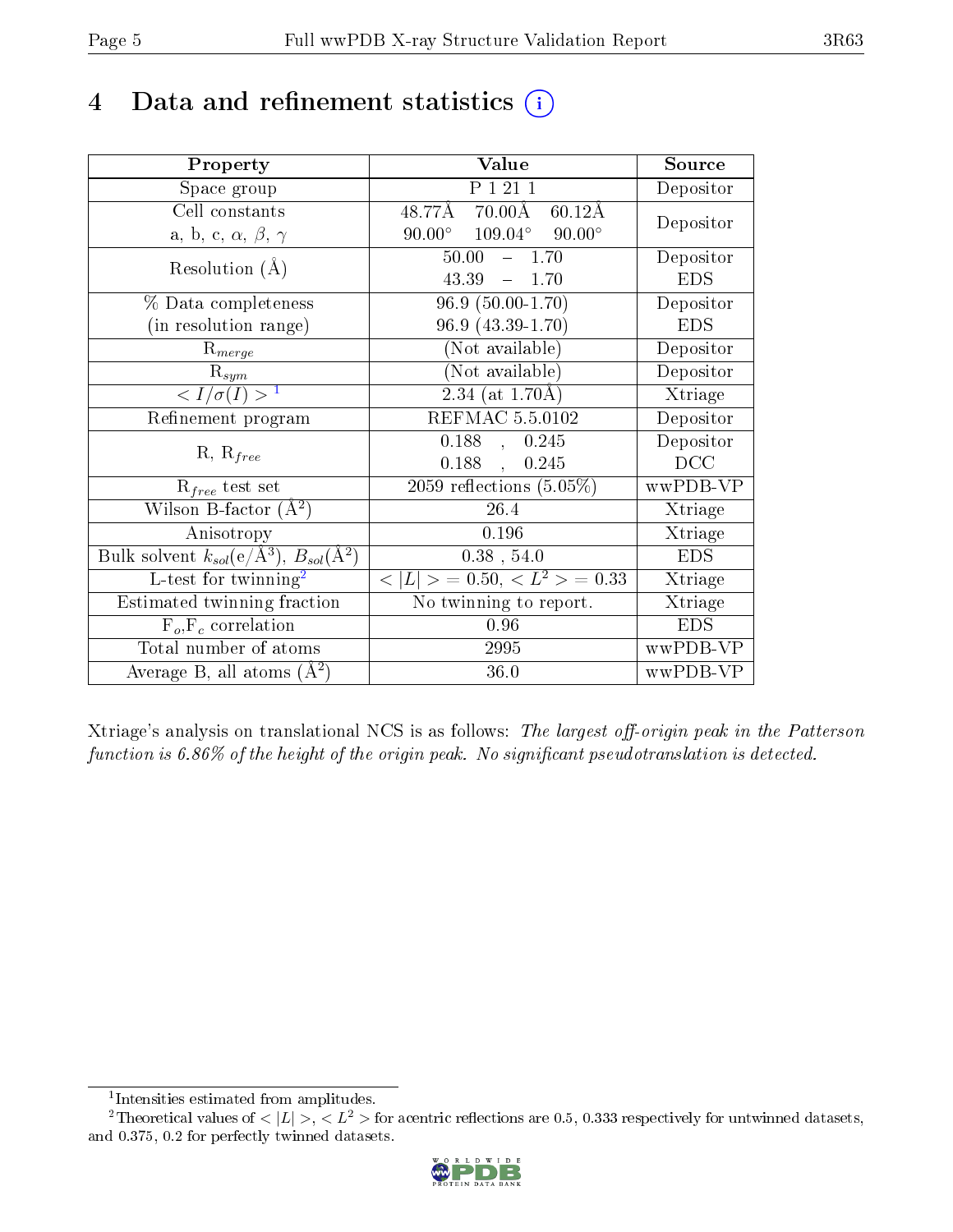## 5 Model quality  $(i)$

### 5.1 Standard geometry  $(i)$

The Z score for a bond length (or angle) is the number of standard deviations the observed value is removed from the expected value. A bond length (or angle) with  $|Z| > 5$  is considered an outlier worth inspection. RMSZ is the root-mean-square of all Z scores of the bond lengths (or angles).

| Mol | Chain |          | Bond lengths                          | Bond angles |                  |  |
|-----|-------|----------|---------------------------------------|-------------|------------------|--|
|     |       | RMSZ     | $\vert \#  Z  > 5 \vert \text{ RMSZ}$ |             | $\# Z  > 5$      |  |
|     |       | $0.81\,$ | 0/2902                                | 0.95        | $10/3931(0.3\%)$ |  |

There are no bond length outliers.

All (10) bond angle outliers are listed below:

| Mol | Chain | Res | <b>Type</b> | Atoms        | Z        | Observed $(°)$ | $Ideal(^o)$ |
|-----|-------|-----|-------------|--------------|----------|----------------|-------------|
|     | А     | 89  | $\rm{ARG}$  | $NE- CZ-NH1$ | 18.63    | 129.62         | 120.30      |
|     | А     | 89  | $\rm{ARG}$  | $NE-CZ-NH2$  | $-13.76$ | 113.42         | 120.30      |
| 1   | А     | 146 | $\rm{ARG}$  | $NE- CZ-NH2$ | $-8.70$  | 115.95         | 120.30      |
|     | А     | 89  | $\rm{ARG}$  | $CD-NE- CZ$  | 7.97     | 134.76         | 123.60      |
|     | А     | 146 | $\rm{ARG}$  | $NE- CZ-NH1$ | 7.78     | 124.19         | 120.30      |
| 1   | А     | 170 | $\rm{ARG}$  | $NE- CZ-NH1$ | 7.58     | 124.09         | 120.30      |
|     | А     | 74  | LEU         | $CB-CG-CD1$  | 5.86     | 120.96         | 111.00      |
| 1   | А     | 351 | $\rm{ARG}$  | $NE- CZ-NH2$ | $-5.72$  | 117.44         | 120.30      |
|     | А     | 223 | $\rm{ARG}$  | $NE- CZ-NH1$ | 5.26     | 122.93         | 120.30      |
|     | А     | 113 | LEU         | $CA$ -CB-CG  | 5.20     | 127.25         | 115.30      |

There are no chirality outliers.

There are no planarity outliers.

### 5.2 Too-close contacts  $\overline{()}$

In the following table, the Non-H and H(model) columns list the number of non-hydrogen atoms and hydrogen atoms in the chain respectively. The H(added) column lists the number of hydrogen atoms added and optimized by MolProbity. The Clashes column lists the number of clashes within the asymmetric unit, whereas Symm-Clashes lists symmetry related clashes.

| Mol |      |      | Chain   Non-H   H(model)   H(added)   Clashes   Symm-Clashes |
|-----|------|------|--------------------------------------------------------------|
|     | 2834 | 2831 |                                                              |
|     | 161  |      |                                                              |
|     | 2995 | 2831 |                                                              |

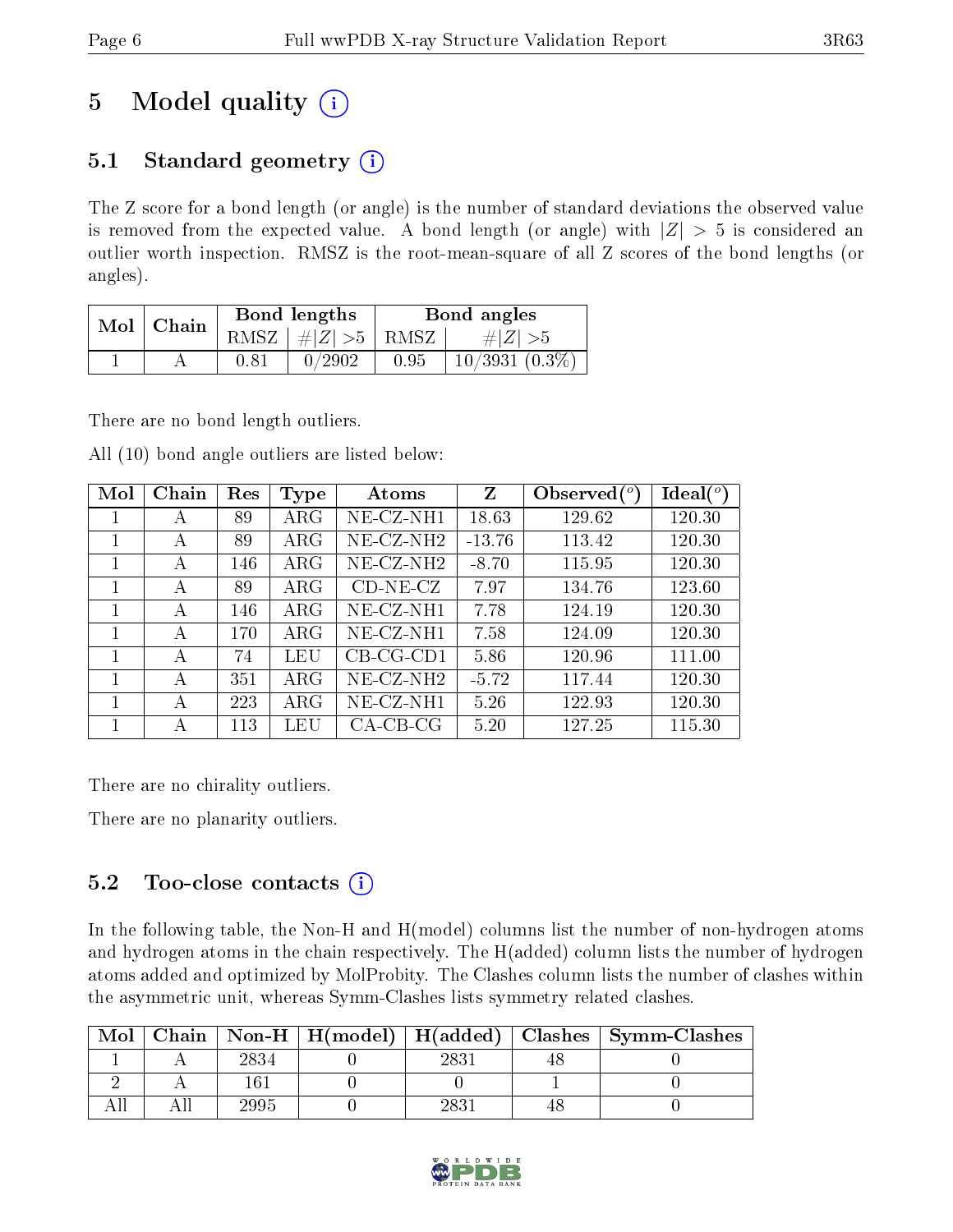The all-atom clashscore is defined as the number of clashes found per 1000 atoms (including hydrogen atoms). The all-atom clashscore for this structure is 8.

All (48) close contacts within the same asymmetric unit are listed below, sorted by their clash magnitude.

| Atom-1              | Atom-2                      | Interatomic       | Clash         |  |
|---------------------|-----------------------------|-------------------|---------------|--|
|                     |                             | distance $(A)$    | overlap $(A)$ |  |
| 1: A:67:LEU:HD11    | 1:A:71:LYS:HD2              | 1.52              | 0.91          |  |
| 1: A:51: ILE: HD12  | 1: A: 102: VAL: HG22        | 1.56              | 0.87          |  |
| 1:A:78:HIS:HD2      | 1: A:80: ASN:H              | 1.23              | 0.87          |  |
| 1: A:89: ARG:HD3    | 1: A:349:THR:OG1            | 1.76              | 0.85          |  |
| 1:A:78:HIS:CD2      | 1: A:80: ASN:H              | 2.00              | 0.80          |  |
| 1: A:67:LEU:CD1     | 1:A:71:LYS:HD2              | 2.16              | 0.75          |  |
| 1:A:22:ARG:HG2      | 1:A:23:TYR:CZ               | 2.23              | 0.74          |  |
| 1:A:170:ARG:HH11    | 1: A:170:ARG:HG2            | 1.54              | 0.72          |  |
| 1:A:107:GLU:HG3     | 1: A: 157: THR: HG23        | 1.76              | 0.67          |  |
| 1:A:170:ARG:NH1     | 1: A:170:ARG:HG2            | 2.09              | 0.67          |  |
| 1:A:170:ARG:HH11    | $1:A:170:ARG:\overline{CG}$ | 2.11              | 0.64          |  |
| 1:A:107:GLU:HG3     | 1: A:157:THR:CG2            | 2.29              | 0.63          |  |
| 1:A:237:HIS:HD2     | 2:A:454:HOH:O               | 1.81              | 0.63          |  |
| 1: A:64: GLN:NE2    | 1: A: 333: LEU: O           | 2.37              | 0.57          |  |
| 1: A:69: GLU:HG3    | 1:A:73:LEU:HD22             | 1.87              | 0.56          |  |
| 1: A: 107: GLU: HG2 | 1:A:156:ASN:HA              | 1.90              | $0.54\,$      |  |
| 1:A:22:ARG:HG2      | 1:A:23:TYR:CE2              | 2.43              | $0.54\,$      |  |
| 1: A:68: ARG:HD3    | 1:A:169:ALA:O               | 2.08              | 0.53          |  |
| 1:A:146:ARG:HD2     | 1:A:202:GLY:O               | $2.10\,$          | 0.52          |  |
| 1:A:241:ILE:HD12    | 1: A:276:LEU:HD11           | 1.92              | 0.52          |  |
| 1:A:42:ASP:O        | 1: A:46: LYS: N             | 2.38              | $0.51\,$      |  |
| 1: A: 356: TYR: CD1 | 1: A:356: TYR: C            | 2.85              | 0.51          |  |
| 1:A:27:SER:HB3      | 1:A:39:SER:HB3              | 1.94              | 0.49          |  |
| 1:A:75:ARG:NH2      | 1:A:327:PHE:HA              | 2.27              | 0.48          |  |
| 1: A:51: ILE: CD1   | 1:A:102:VAL:HG13            | 2.43              | 0.48          |  |
| 1:A:343:GLU:O       | 1:A:347:GLU:HG2             | 2.13              | 0.48          |  |
| 1:A:113:LEU:HD22    | 1:A:117:GLN:HB2             | 1.97              | 0.47          |  |
| 1: A: 199: ASN: C   | 1:A:199:ASN:HD22            | 2.19              | 0.47          |  |
| 1: A: 107: GLU:N    | 1:A:107:GLU:CD              | 2.69              | 0.46          |  |
| 1: A:78: HIS: HD2   | 1: A:80: ASN: N             | 2.03              | 0.45          |  |
| 1: A: 356: TYR: C   | 1: A: 356: TYR: HD1         | 2.20              | 0.45          |  |
| 1:A:9:PRO:HG3       | 1:A:15:GLN:HA               | 1.98              | 0.45          |  |
| 1: A:61:THR:O       | 1: A:65: ARG:HD2            | 2.17              | 0.44          |  |
| 1:A:124:ILE:HD13    | 1:A:220:LEU:HD23            | 1.98              | 0.44          |  |
| 1: A:107: GLU:CG    | 1: A: 157: THR: HG23        | 2.46              | 0.44          |  |
| 1: A:255: ASN:C     | 1:A:255:ASN:HD22            | $\overline{2.20}$ | 0.44          |  |
| 1:A:107:GLU:H       | 1:A:107:GLU:CD              | 2.22              | 0.43          |  |

Continued on next page...

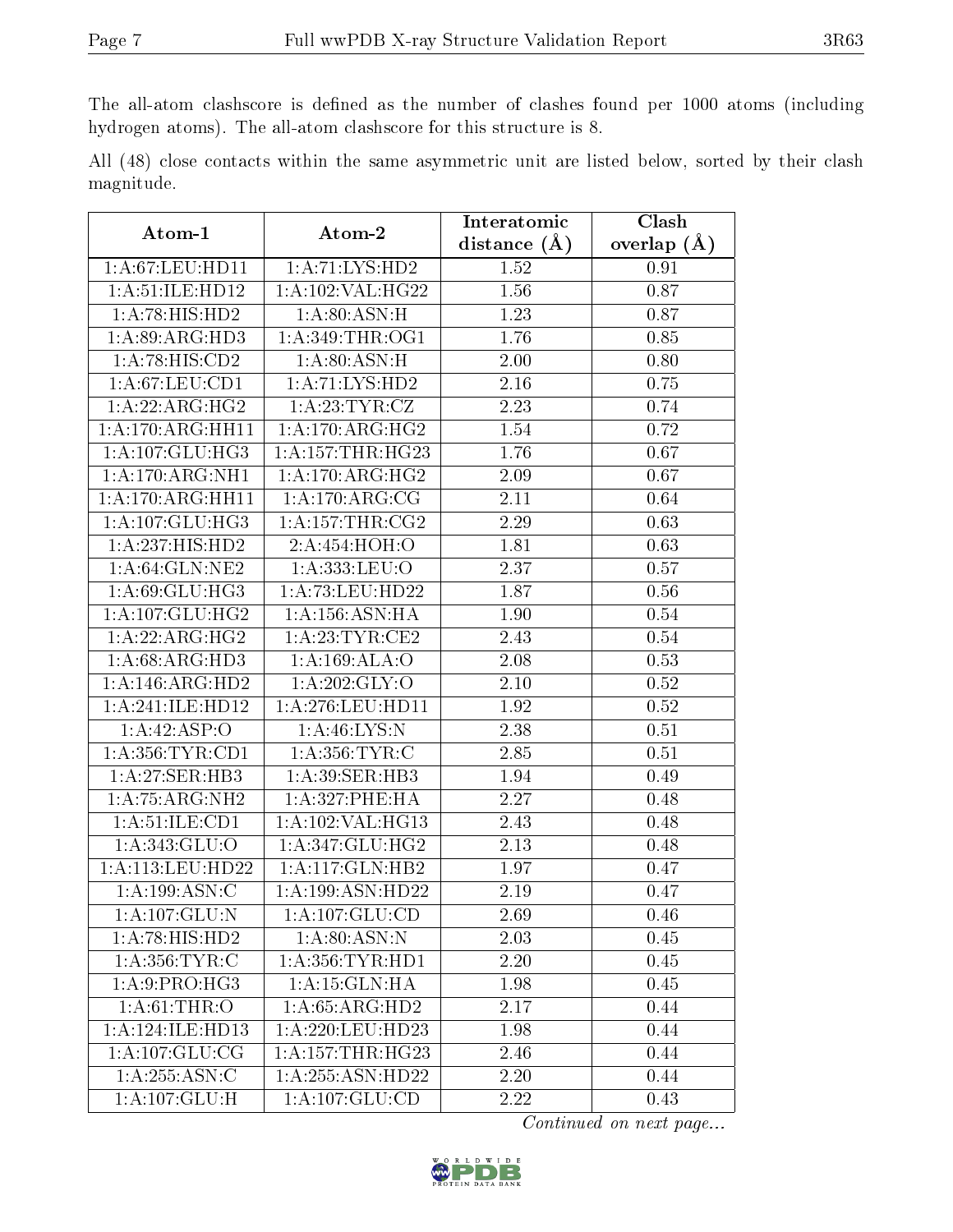| Atom-1               | Atom-2             | Interatomic<br>distance $(A)$ | Clash<br>overlap $(A)$ |
|----------------------|--------------------|-------------------------------|------------------------|
| 1: A:65: ARG:HH21    | 1: A:68:ARG:NE     | 2.17                          | 0.43                   |
| 1:A:239:LEU:HB3      | 1: A:268:LYS:HE3   | 2.01                          | 0.42                   |
| 1: A:161:LEU: C      | 1:A:161:LEU:HD23   | 2.39                          | 0.42                   |
| 1: A:53:LYS:HE3      | 1: A:100:TYR:OH    | 2.19                          | 0.42                   |
| 1: A:196: ILE: HD11  | 1:A:207:ILE:HD11   | 2.02                          | 0.42                   |
| 1: A: 152: ASN: HD22 | 1:A:152:ASN:HA     | 1.66                          | 0.42                   |
| 1:A:333:LEU:HD23     | 1: A: 334: ASP:OD1 | 2.21                          | 0.41                   |
| 1: A: 255: ASN: ND2  | 1:A:258:ALA:H      | 2.19                          | 0.41                   |
| 1: A:64: GLN: HE22   | 1: A: 333: LEU: C  | 2.24                          | 0.41                   |
| 1:A:22:ARG:O         | 1: A:22: ARG:HG3   | 2.21                          | 0.40                   |
| 1: A:35: GLY:HA3     | 1: A:53: LYS:O     | 2.21                          | 0.40                   |

Continued from previous page...

There are no symmetry-related clashes.

#### 5.3 Torsion angles (i)

#### 5.3.1 Protein backbone  $(i)$

In the following table, the Percentiles column shows the percent Ramachandran outliers of the chain as a percentile score with respect to all X-ray entries followed by that with respect to entries of similar resolution.

The Analysed column shows the number of residues for which the backbone conformation was analysed, and the total number of residues.

| Mol   Chain | Analysed                                                      |  | Favoured   Allowed   Outliers   Percentiles |
|-------------|---------------------------------------------------------------|--|---------------------------------------------|
|             | $\mid$ 342/358 (96%)   326 (95%)   14 (4%)   2 (1%)   25   11 |  |                                             |

All (2) Ramachandran outliers are listed below:

| Mol | Chain | Res | Type |
|-----|-------|-----|------|
|     |       |     | エコレン |
|     |       | 255 |      |

#### 5.3.2 Protein sidechains  $(i)$

In the following table, the Percentiles column shows the percent sidechain outliers of the chain as a percentile score with respect to all X-ray entries followed by that with respect to entries of similar resolution.

The Analysed column shows the number of residues for which the sidechain conformation was

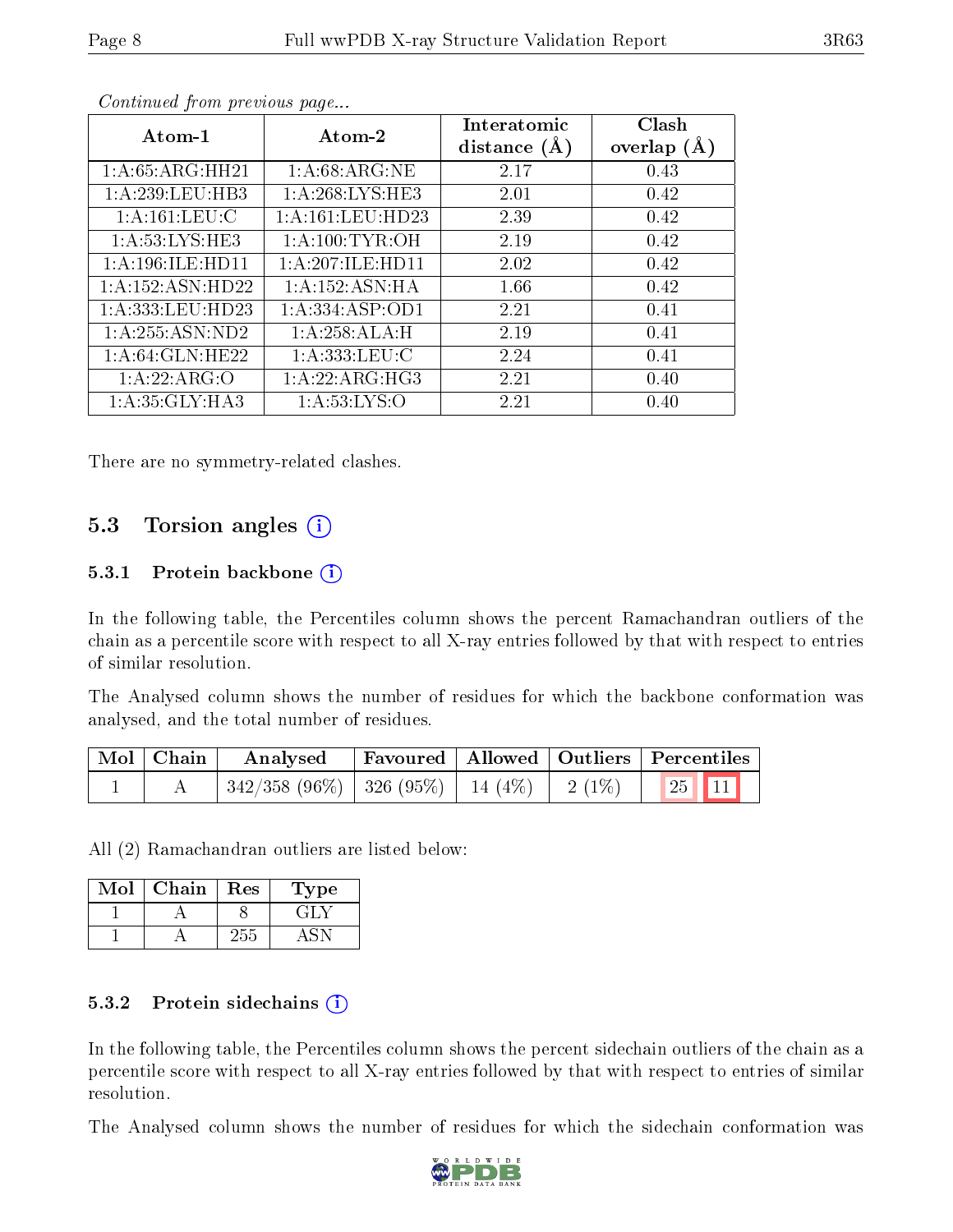| analysed, and the total number of residues. |  |  |  |
|---------------------------------------------|--|--|--|
|                                             |  |  |  |

| Mol   Chain | Analysed                         |          | Rotameric   Outliers   Percentiles |  |
|-------------|----------------------------------|----------|------------------------------------|--|
|             | $\mid$ 311/318 (98%)   287 (92%) | 24 (8\%) | $\boxed{13}$ $\boxed{3}$           |  |

All (24) residues with a non-rotameric sidechain are listed below:

| Mol            | Chain                                                                                                                                           | Res              | Type                    |
|----------------|-------------------------------------------------------------------------------------------------------------------------------------------------|------------------|-------------------------|
| $\mathbf{1}$   | $\overline{A}$                                                                                                                                  | $\overline{22}$  | $\overline{\rm{ARG}}$   |
| $\overline{1}$ |                                                                                                                                                 | 24               | <b>THR</b>              |
| $\overline{1}$ |                                                                                                                                                 | $\overline{60}$  | $\overline{\text{GLN}}$ |
| $\mathbf{1}$   |                                                                                                                                                 | 64               | $\rm G\overline{LN}$    |
| $\overline{1}$ |                                                                                                                                                 | $\overline{65}$  | $\overline{\rm{ARG}}$   |
| $\overline{1}$ |                                                                                                                                                 | $\overline{71}$  | $\overline{\text{LYS}}$ |
| $\overline{1}$ |                                                                                                                                                 | $\overline{73}$  | $\overline{\text{LEU}}$ |
| $\overline{1}$ |                                                                                                                                                 | $\overline{74}$  | LEU                     |
| $\mathbf{1}$   | $\frac{\frac{1}{\sqrt{A}}}{\frac{A}{A}} \frac{\frac{A}{A}}{\frac{A}{A}}}{\frac{A}{A}}$                                                          | $\overline{75}$  | $\rm{ARG}$              |
| $\overline{1}$ |                                                                                                                                                 | $\overline{89}$  | $\overline{\rm{ARG}}$   |
| $\overline{1}$ |                                                                                                                                                 | 107              | $\overline{\text{GLU}}$ |
| $\mathbf{1}$   | $\frac{\overline{A}}{\overline{A}}$ $\frac{\overline{A}}{\overline{A}}$ $\frac{\overline{A}}{\overline{A}}$ $\frac{\overline{A}}{\overline{A}}$ | $\overline{113}$ | LEU                     |
| $\overline{1}$ |                                                                                                                                                 | 155              | <b>LEU</b>              |
| $\mathbf{1}$   |                                                                                                                                                 | 170              | $\rm{ARG}$              |
| $\overline{1}$ |                                                                                                                                                 | 199              | $\overline{\text{ASN}}$ |
| $\mathbf{1}$   |                                                                                                                                                 | 223              | $\rm{ARG}$              |
| $\mathbf{1}$   |                                                                                                                                                 | 250              | LEU                     |
| $\mathbf{1}$   |                                                                                                                                                 | 255              | <b>ASN</b>              |
| $\mathbf{1}$   |                                                                                                                                                 | 256              | LEU                     |
| $\overline{1}$ | $\frac{A}{A}$                                                                                                                                   | 274              | $\overline{\text{ASN}}$ |
| $\mathbf{1}$   |                                                                                                                                                 | 328              | $\overline{\text{LYS}}$ |
| $\overline{1}$ | $\frac{1}{\text{A}}$                                                                                                                            | 340              | $\overline{\text{LYS}}$ |
| $\overline{1}$ |                                                                                                                                                 | 344              | $\overline{\text{LEU}}$ |
| $\mathbf{1}$   | $\overline{\rm A}$                                                                                                                              | 356              | <b>TYR</b>              |

Some sidechains can be flipped to improve hydrogen bonding and reduce clashes. All (14) such sidechains are listed below:

| Mol | Chain | Res | <b>Type</b> |
|-----|-------|-----|-------------|
|     |       | 45  | <b>ASN</b>  |
|     |       | 60  | <b>GLN</b>  |
|     |       | 64  | <b>GLN</b>  |
|     |       | 78  | <b>HIS</b>  |
|     |       | 85  | <b>ASN</b>  |
|     |       | 121 | ASN         |
|     |       | 152 | ASN         |

Continued on next page...

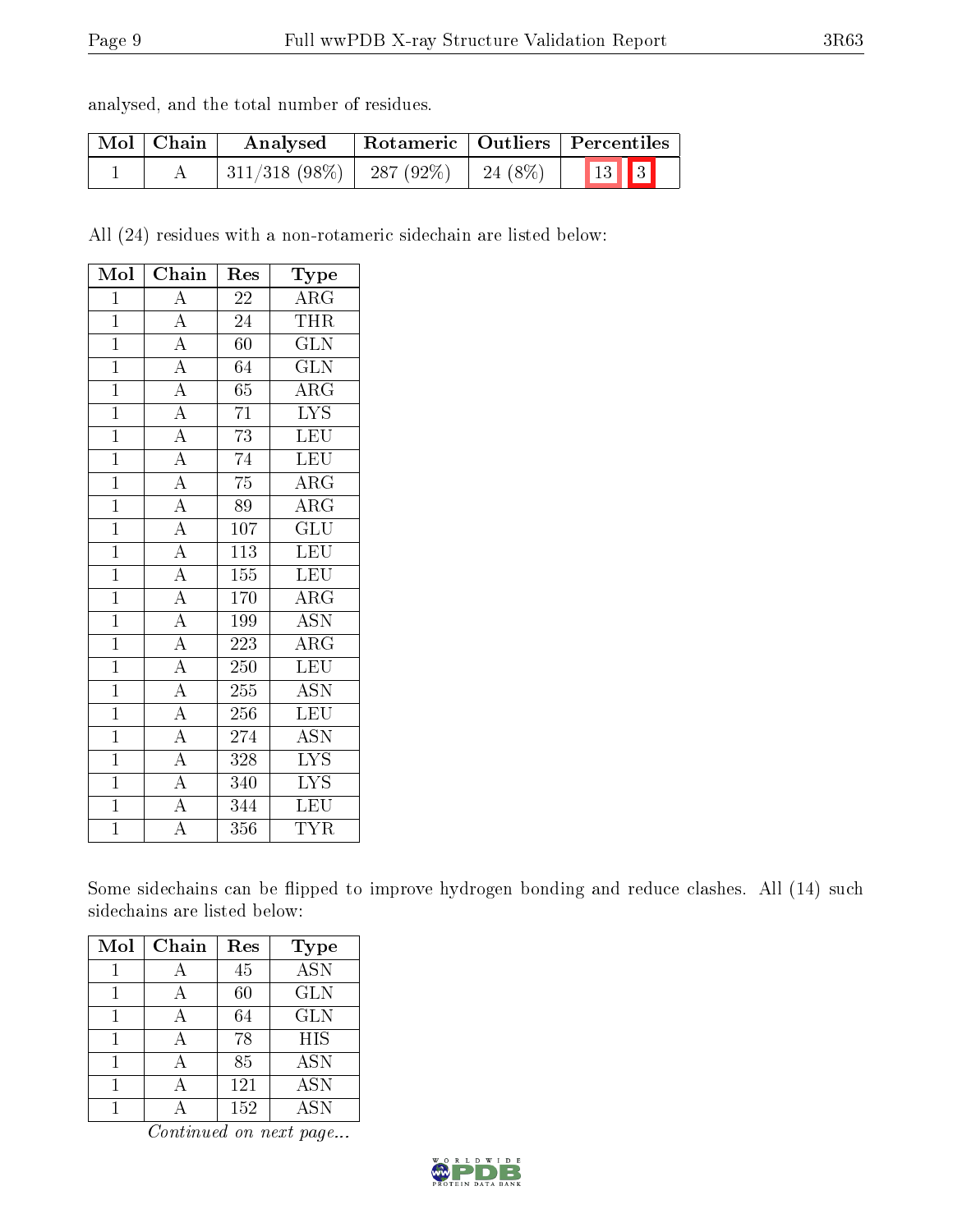Continued from previous page...

| Mol | Chain | Res | <b>Type</b> |
|-----|-------|-----|-------------|
|     |       | 178 | <b>HIS</b>  |
|     |       | 199 | <b>ASN</b>  |
|     |       | 237 | <b>HIS</b>  |
|     |       | 251 | <b>ASN</b>  |
|     |       | 255 | <b>ASN</b>  |
|     |       | 260 | <b>ASN</b>  |
|     |       | 274 | <b>ASN</b>  |

#### 5.3.3 RNA [O](https://www.wwpdb.org/validation/2017/XrayValidationReportHelp#rna)i

There are no RNA molecules in this entry.

#### 5.4 Non-standard residues in protein, DNA, RNA chains (i)

There are no non-standard protein/DNA/RNA residues in this entry.

#### 5.5 Carbohydrates (i)

There are no carbohydrates in this entry.

#### 5.6 Ligand geometry (i)

There are no ligands in this entry.

#### 5.7 [O](https://www.wwpdb.org/validation/2017/XrayValidationReportHelp#nonstandard_residues_and_ligands)ther polymers  $(i)$

There are no such residues in this entry.

#### 5.8 Polymer linkage issues (i)

There are no chain breaks in this entry.

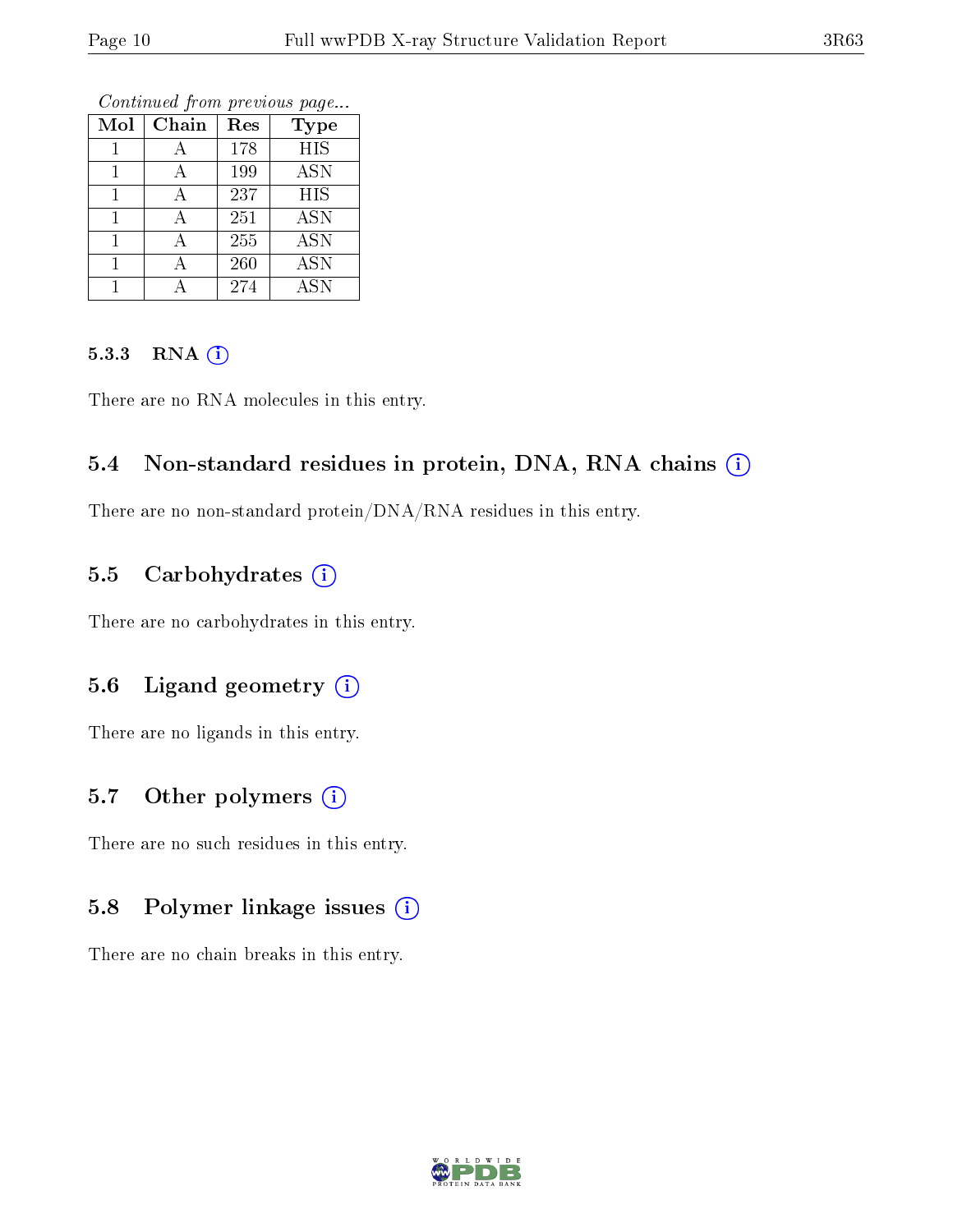## 6 Fit of model and data  $(i)$

### 6.1 Protein, DNA and RNA chains  $(i)$

In the following table, the column labelled  $#RSRZ> 2'$  contains the number (and percentage) of RSRZ outliers, followed by percent RSRZ outliers for the chain as percentile scores relative to all X-ray entries and entries of similar resolution. The OWAB column contains the minimum, median,  $95<sup>th</sup>$  percentile and maximum values of the occupancy-weighted average B-factor per residue. The column labelled ' $Q< 0.9$ ' lists the number of (and percentage) of residues with an average occupancy less than 0.9.

| $\text{Mol} \mid \text{Chain}$ | Analysed             | ${ <\hspace{-1.5pt}{\mathrm{RSRZ}} \hspace{-1.5pt}>}$ | $\#\text{RSRZ}\text{>2}$          | $\vert$ OWAB(Å <sup>2</sup> ) $\vert$ Q<0.9 |  |
|--------------------------------|----------------------|-------------------------------------------------------|-----------------------------------|---------------------------------------------|--|
|                                | $\pm$ 347/358 (96%). | 0.44                                                  | 32 (9%)   9   10   17, 32, 69, 83 |                                             |  |

All (32) RSRZ outliers are listed below:

| Mol            | Chain              | Res             | Type                      | <b>RSRZ</b>       |
|----------------|--------------------|-----------------|---------------------------|-------------------|
| $\mathbf{1}$   | $\overline{\rm A}$ | 356             | <b>TYR</b>                | $\overline{13.2}$ |
| $\overline{1}$ | $\overline{A}$     | 355             | $\overline{\text{GLY}}$   | $\overline{8.7}$  |
| $\overline{1}$ | $\overline{A}$     | $\overline{34}$ | <b>TYR</b>                | $\overline{7.7}$  |
| $\overline{1}$ | $\overline{\rm A}$ | 357             | ARG                       | 5.8               |
| $\overline{1}$ | $\overline{A}$     | 358             | $\overline{\text{SER}}$   | $\overline{5.3}$  |
| $\overline{1}$ | $\overline{A}$     | $\overline{33}$ | ALA                       | $\overline{5.3}$  |
| $\overline{1}$ | $\overline{A}$     | 59              | $\overline{\mathrm{HIS}}$ | 4.8               |
| $\overline{1}$ | $\overline{A}$     | 41              | <b>TYR</b>                | 4.7               |
| $\mathbf{1}$   | $\overline{A}$     | $\overline{20}$ | $\overline{\text{GLY}}$   | $\overline{4.2}$  |
| $\overline{1}$ | $\overline{A}$     | 335             | $\overline{\text{ASP}}$   | $\overline{4.0}$  |
| $\overline{1}$ | $\overline{A}$     | 9               | $\overline{\text{PRO}}$   | $4.0\,$           |
| $\overline{1}$ | $\overline{\rm A}$ | $\overline{62}$ | <b>TYR</b>                | 4.0               |
| $\overline{1}$ | $\overline{A}$     | 329             | PHE                       | $3.9\,$           |
| $\overline{1}$ | $\overline{\rm A}$ | $\overline{21}$ | $\overline{\text{PRO}}$   | $3.6\,$           |
| $\overline{1}$ | $\overline{\rm A}$ | $\overline{32}$ | $\overline{\text{GLY}}$   | $\overline{3.6}$  |
| $\overline{1}$ | $\overline{A}$     | 334             | <b>ASP</b>                | $3.6\,$           |
| $\overline{1}$ | $\overline{A}$     | $\overline{19}$ | $\overline{\text{VAL}}$   | $\overline{3.5}$  |
| $\overline{1}$ | $\overline{A}$     | $\overline{26}$ | LEU                       | $\overline{3.1}$  |
| $\overline{1}$ | $\overline{A}$     | $\overline{15}$ | $\overline{\text{GLN}}$   | $\overline{3.1}$  |
| $\overline{1}$ | $\overline{\rm A}$ | 47              | $\rm V\overline{AL}$      | $\overline{3.0}$  |
| $\overline{1}$ | $\overline{A}$     | $2\overline{7}$ | <b>SER</b>                | 3.0               |
| $\overline{1}$ | $\overline{A}$     | $\overline{43}$ | $\overline{\text{ASN}}$   | $\overline{2.9}$  |
| $\overline{1}$ | $\overline{\rm A}$ | 336             | $\overline{\text{LEU}}$   | 2.6               |
| $\overline{1}$ | $\overline{\rm A}$ | $\overline{4}$  | $\overline{\rm ALA}$      | $\overline{2.5}$  |
| $\overline{1}$ | $\overline{A}$     | $\overline{5}$  | $\overline{\rm ALA}$      | $2.5\,$           |
| $\mathbf{1}$   | A                  | 333             | $\overline{\text{LEU}}$   | $2.5\,$           |
| $\overline{1}$ | $\overline{\rm A}$ | $\overline{46}$ | $\overline{\mathrm{LYS}}$ | 2.4               |

Continued on next page...